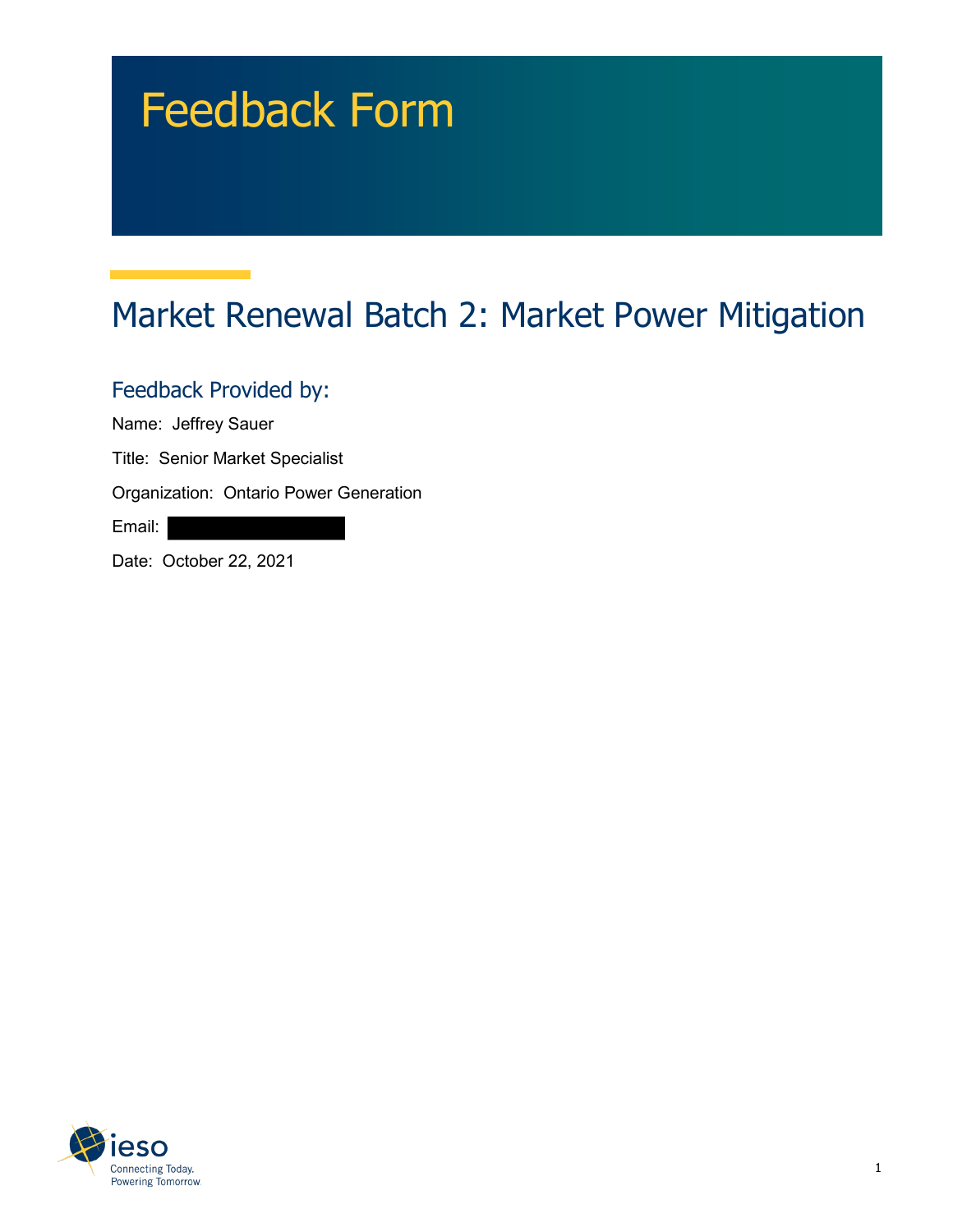#### Chapter 3 Changes

**Draft Market Rule / Section Feedback**

OPG has comments on the proposed changes to Chapter 3 at this time.

# Chapter 7 Changes

| <b>Draft Market Rule / Section</b> | <b>Feedback</b>                                                                                                                                                                                                                                                                                                                                                                                                                                                                                                                                                                                                                                                                |
|------------------------------------|--------------------------------------------------------------------------------------------------------------------------------------------------------------------------------------------------------------------------------------------------------------------------------------------------------------------------------------------------------------------------------------------------------------------------------------------------------------------------------------------------------------------------------------------------------------------------------------------------------------------------------------------------------------------------------|
| 22.1                               | OPG has no comments at this time.                                                                                                                                                                                                                                                                                                                                                                                                                                                                                                                                                                                                                                              |
| 22.2                               | OPG has no comments at this time.                                                                                                                                                                                                                                                                                                                                                                                                                                                                                                                                                                                                                                              |
| 22.3                               | 22.3.1.1-22.3.1.2: OPG suggests the term "ramp rate" be italicized in the<br>terms "energy ramp rate reference level" and "operating reserve ramp rate<br>reference level". Without italics, the language is inconsistent with the fact that<br>similar terms, such as "energy offer reference level" and "operating reserve<br>offer reference level" are defined terms.                                                                                                                                                                                                                                                                                                      |
|                                    | 22.3.2: The default values listed in this section may not drive appropriate<br>incentives for participants. For example, the default value for ramp rates is<br>0.1 MW/min. In the MPM framework, a resource's submitted ramp rate will<br>be rejected if it is 50% below the registered reference level. If the default rate<br>is 0.1 MW/min a participant is incentivized to receive the default value.<br>Similar arguments could be made for Lead Time, MGBRT, MGBDT, MLP,<br>ramp hours to minimum loading point, minimum energy per ramp hour, and<br>maximum energy per ramp hour. The default values are all the most<br>permissive possible value of each parameter. |
|                                    | IESO indicated in stakeholder sessions that the default values are intended<br>to provide flexibility to the IESO control room. OPG suggests that this<br>intention is unclear as written.                                                                                                                                                                                                                                                                                                                                                                                                                                                                                     |
|                                    | 22.3.2.10: The section provides the default value for maximum energy per<br>ramp hour reference level as "MWh multiplied by the resource's minimum<br>loading point reference level".<br>Which MWh value does this refer to? As written, the clause is incomplete.                                                                                                                                                                                                                                                                                                                                                                                                             |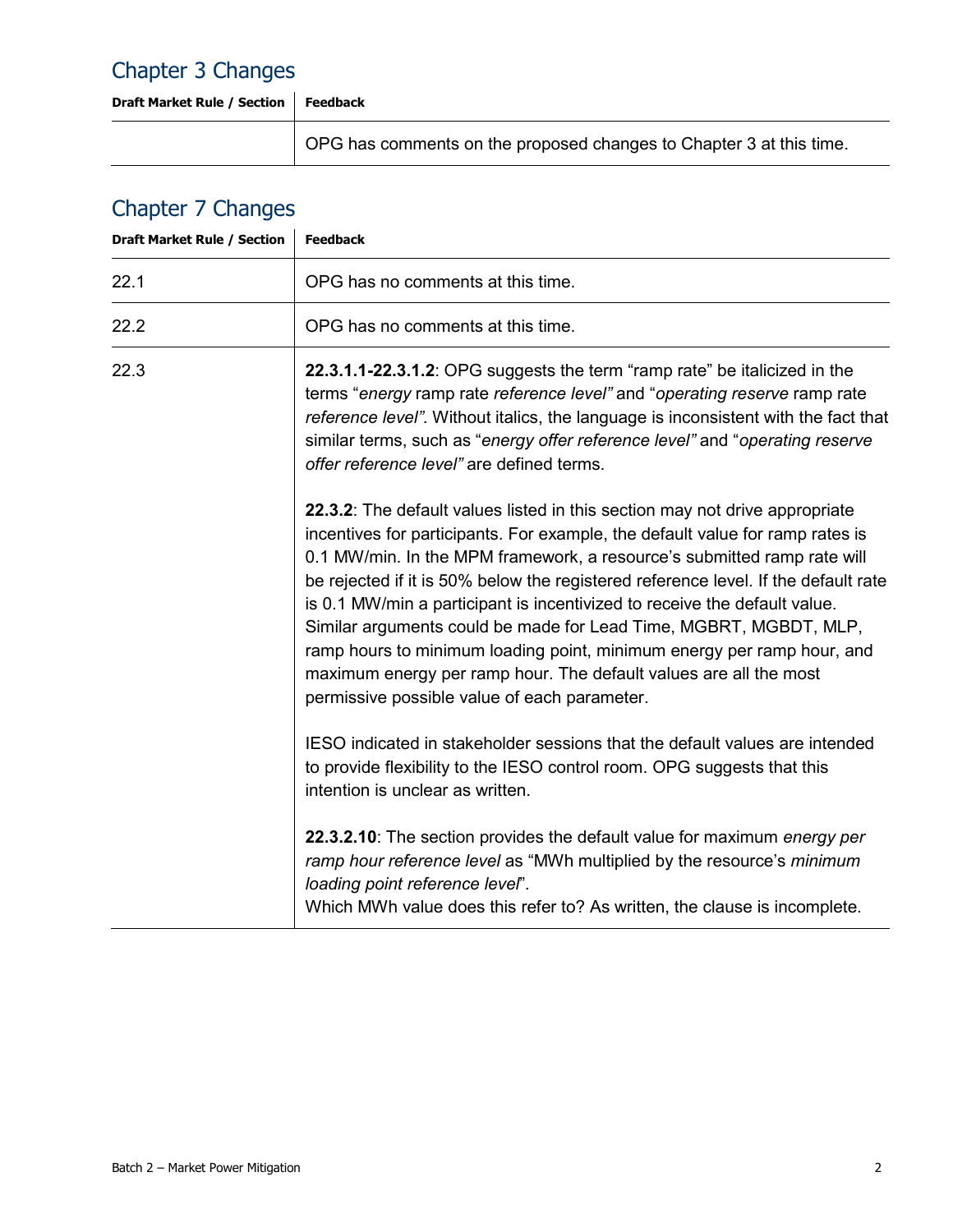| 22.4 | 22.4.3: This section does not align with the Detailed Design. Section 3.13.1.2<br>(second paragraph under "Dual-Fuel Resource Treatment") states that "For<br>dual-fuel resources that have provided their primary and secondary fuel<br>types during the Facility Registration process, the IESO will establish two or<br>more sets of reference levels"                                                                                                                                                                                                                                            |
|------|------------------------------------------------------------------------------------------------------------------------------------------------------------------------------------------------------------------------------------------------------------------------------------------------------------------------------------------------------------------------------------------------------------------------------------------------------------------------------------------------------------------------------------------------------------------------------------------------------|
|      | This design element is critical for resources that can operate according to<br>more than two distinct cost profiles. As an example, a resource may have the<br>ability to operate to fuel a portion of its output via fuel A, and another portion<br>via fuel B. In this situation, neither the "lower cost" or "higher cost" reference<br>level profile contemplated by section 22.4 are appropriate. Additional market<br>rule provisions are necessary to accommodate units that operate in this<br>regime, but at the very least, 22.4.3 should be amended to align with the<br>Detailed Design. |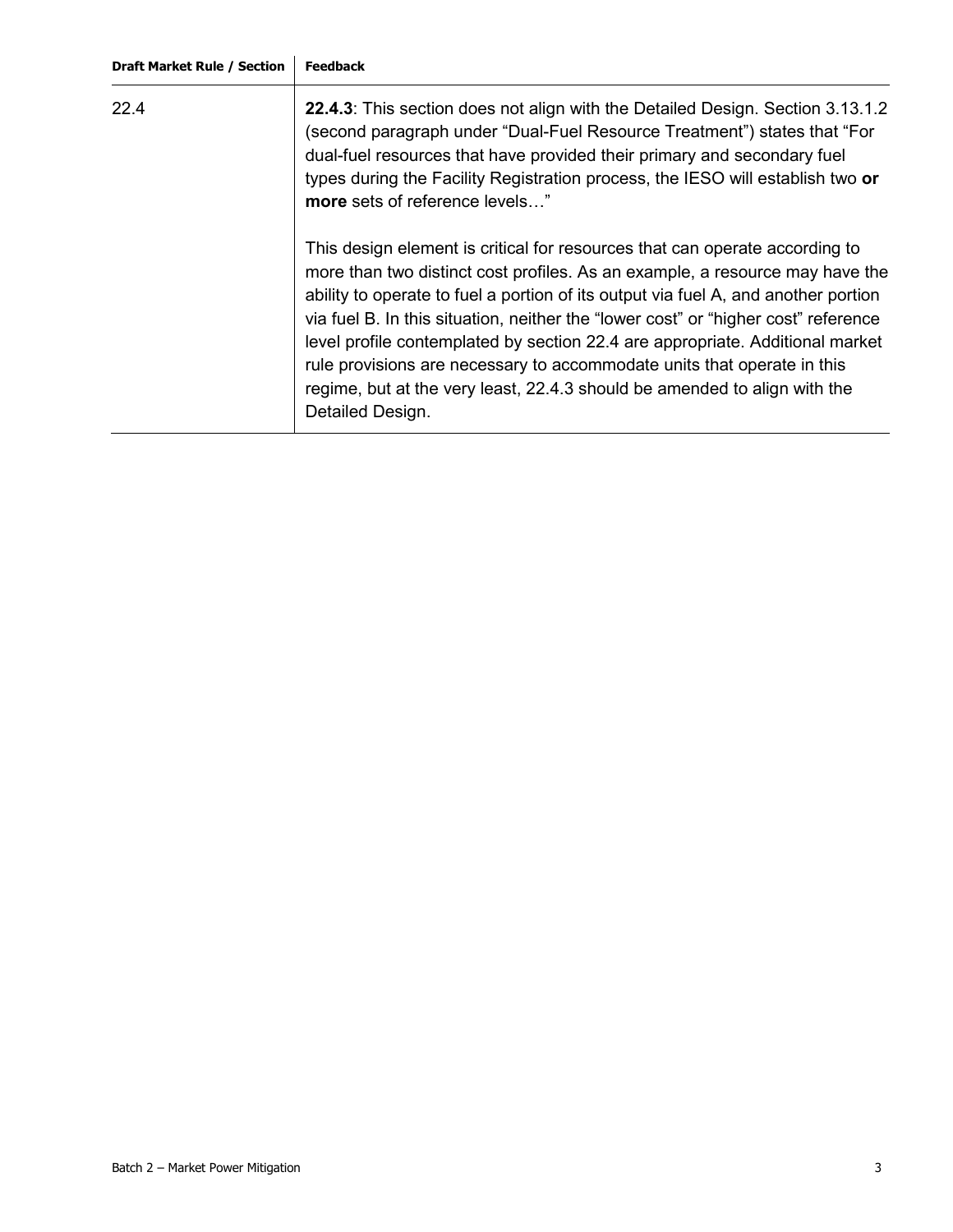22.5 **General:** If the IESO changes the reference levels of a resource pursuant to any of the provisions in 22.5 or 22.7, the IESO should be required to notify market participants of the change, provide rationale, and allow the participant the opportunity to submit additional documentation. The process as stated gives the participant no notice or recourse to an IESO decision to change a reference level.

> **22.5.2**: The section states that the new reference levels are active from "a date specified by the IESO." A sufficient timeline should be specified in this section to allow MPs time to review the changes, identify any errors, and produce additional documentation to defend the existing reference level.

**22.5.3**: OPG would like to highlight a similar scenario that should also be contemplated by the Market Rules or Market Manuals. If a synchronized resource's minimum generation block **down** time (MGBDT) extends into the next dispatch day, but the resource's DAM schedule for the next dispatch day begins before the end of the MGBDT, the market participant may choose to offer the resource at a low price to ensure it remains online during the period between its commitment in the current dispatch day and the next.

For example, consider a resource that has a 4-hour MGBDT, with a DAM commitment ending at 22:00, and a next day DAM schedule beginning at 01:00. By using low offer prices to ensure the resource stays on line during HE23-HE1, the resource can avoid potential real time balancing charges in HE2 (if the resource had de-synched at 22:00, its MGBDT would extend to 2:00). This causes the resource to incur additional energy and speed-no-load charges during the "bridge" period (e.g., between 22:00 and 01:00) that it cannot recover through offers without risking de-commitment. Such costs should be accepted as part of the Day Ahead Market start-up reference level in HE2.

**22.5.6**: Please clarify whether the "higher cost profile" referred to in this section contains only reference prices or also non-financial parameters and reference quantities. A resource could have different operating characteristics for different fuel types, and should be able to register nonfinancial reference levels and reference quantities for each fuel type.

**22.5.6:** The "form and content" of documentation accepted by the IESO should be subject to change at any time if the MP and the IESO agree to such a change. As written the only opportunity to set the "form and content" of the documentation is at the time of reference level registration.

**22.5.10.3**: The section states that if the IESO is not satisfied with a participant's submission with a request for use of a higher reference level, the IESO may: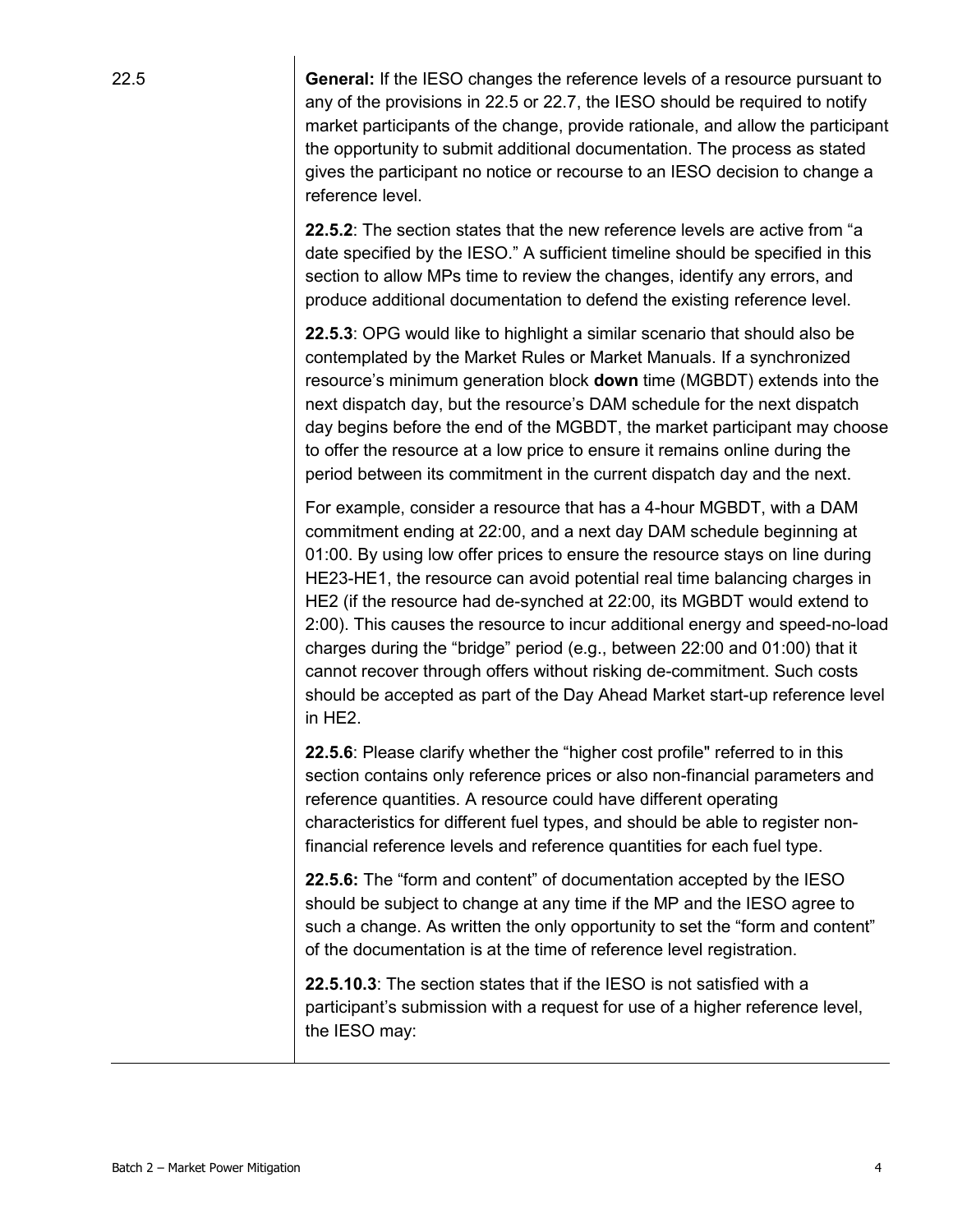|                | "reject subsequent requests made outside of 8:00 to 16:00 EDT for 30 days<br>following the dispatch day that was the subject of the initial request without<br>reviewing such subsequent requests"                                                                                                                                                                                                                                                                                                           |
|----------------|--------------------------------------------------------------------------------------------------------------------------------------------------------------------------------------------------------------------------------------------------------------------------------------------------------------------------------------------------------------------------------------------------------------------------------------------------------------------------------------------------------------|
|                | Please explain the rationale for this rule. OPG feels that exercise of this<br>power risks denying legitimate requests. If a legitimate request is refused<br>due to the IESO's exercise of 22.5.10.3, the resource may be required to<br>operate at a loss on the higher cost fuel.                                                                                                                                                                                                                         |
|                | The rule should also specify which subsequent requests will be refused.<br>Would the IESO refuse subsequent requests only for the specific resource,<br>facility, market participant, or market control entity?                                                                                                                                                                                                                                                                                              |
|                | 22.5.11: Participants should have five business days to produce the<br>requested documentation. MM 14.2 s.5.5 allows the IESO five business days<br>to review submitted supporting documentation. The more generous timeline<br>afforded to the IESO should be provided to MPs.                                                                                                                                                                                                                              |
| 22.6 Reference | 22.6.5: OPG suggests the following revision to this section:                                                                                                                                                                                                                                                                                                                                                                                                                                                 |
| Quantities     | "A market participant may request that the IESO modify a methodology used<br>to calculate reference quantities for a resource registered under that market<br>participant if the market participant believes that the IESO's methodology<br>reference quantity will over-estimate the quantity of energy or operating<br>reserve that the resource can provide. Any request to do so must be<br>accompanied by additional data and supporting documentation, as set out in<br>the applicable market manual." |
|                | The definition of "reference quantity" is "an IESO-determined formula to<br>calculate a reference quantity value." Since the reference quantity is a<br>formula, the phrase "methodology used to calculate reference quantities" is<br>redundant.                                                                                                                                                                                                                                                            |
|                | 22.6.7.2: This section refers to "maximum installed capacity". The term<br>should either be defined in Chapter 11 or replaced with a term already<br>defined.                                                                                                                                                                                                                                                                                                                                                |
| 22.7           | OPG has no comments at this time.                                                                                                                                                                                                                                                                                                                                                                                                                                                                            |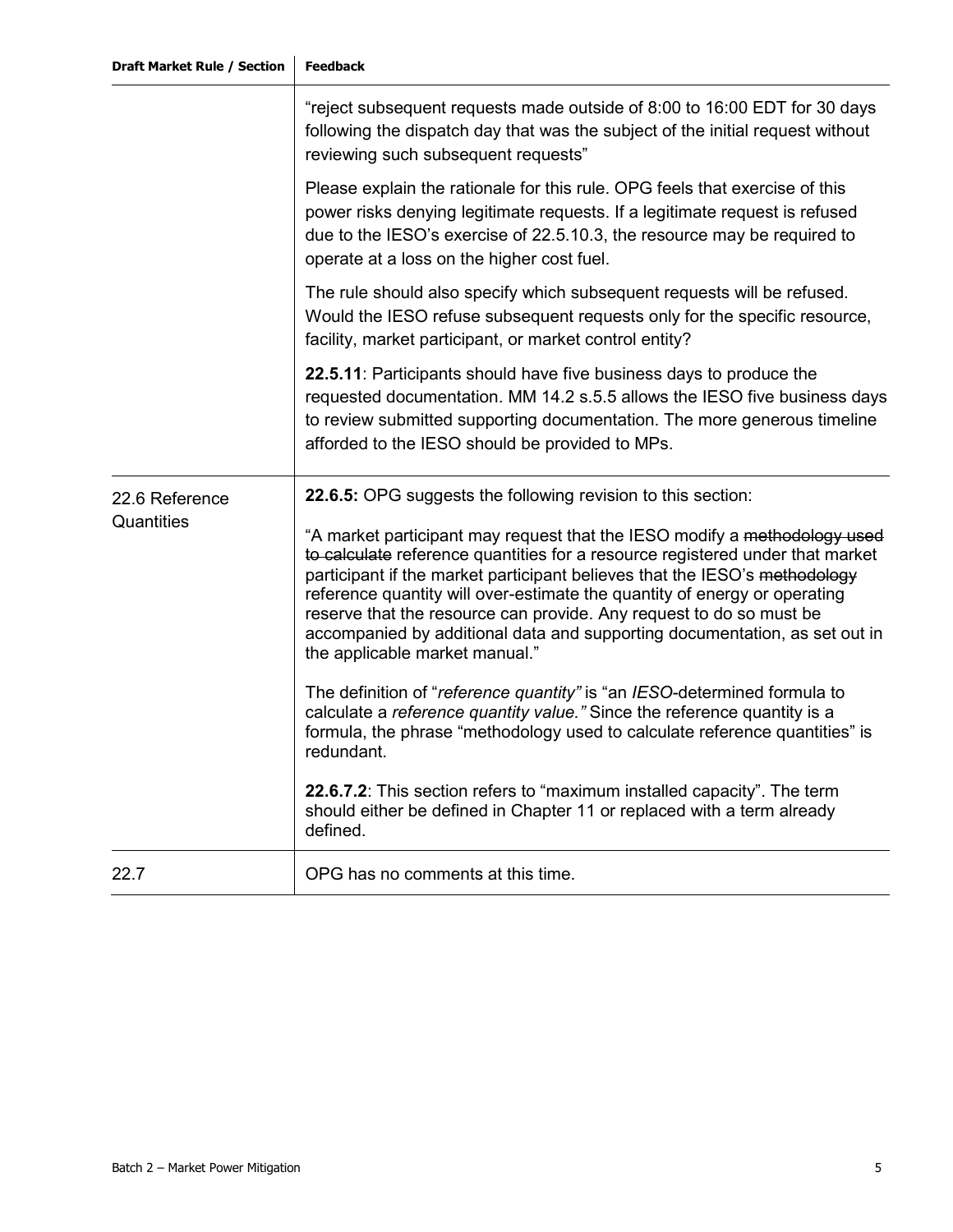| dhar<br>eΘ |
|------------|
|------------|

| 22.8 Independent<br><b>Review Process</b> | 22.8.2: OPG proposes the inclusion of a new defined term independent<br>consultant to specify that consultants engaged according to 22.8 are an<br>independent third party and "arms length" from the IESO and MP. As written,<br>the process by which consultants are chosen by the IESO is unclear.                                                                                                                                                                                                                                                                                                                                                                                                                       |
|-------------------------------------------|-----------------------------------------------------------------------------------------------------------------------------------------------------------------------------------------------------------------------------------------------------------------------------------------------------------------------------------------------------------------------------------------------------------------------------------------------------------------------------------------------------------------------------------------------------------------------------------------------------------------------------------------------------------------------------------------------------------------------------|
|                                           | In addition to the defined term, OPG suggests the following revision "an<br>independent consultant to independently review a reference level or<br>reference quantity"                                                                                                                                                                                                                                                                                                                                                                                                                                                                                                                                                      |
|                                           | Finally, MPs should have the opportunity to approve or disapprove of the<br>IESO's selection of consultant for the process.                                                                                                                                                                                                                                                                                                                                                                                                                                                                                                                                                                                                 |
|                                           | 22.8.9: Please clarify the following scenario:                                                                                                                                                                                                                                                                                                                                                                                                                                                                                                                                                                                                                                                                              |
|                                           | An MP appeals to the Independent Review Process for assessment of<br>multiple reference levels. Upon receiving the independent consultant's<br>report, the IESO identifies a factual error in the calculation of one reference<br>level. The IESO and the MP agree to all other findings. At this time, the<br>participant requests the independent review process be discontinued.                                                                                                                                                                                                                                                                                                                                         |
|                                           | Section 22.8.9 suggests that the IESO would register all reference levels<br>according to the preliminary view. The IESO should instead register<br>reference levels based on the approved findings of the consultant, and only<br>revert to the preliminary views for any findings that were rejected. As written,<br>the rule implies that the IESO would discard all findings from the<br>independent consultant. The rule should be revised to allow the MP and<br>IESO to register a portion of the findings from a consultant.                                                                                                                                                                                        |
|                                           | 22.8.11: The IESO should provide MPs with an estimate of the cost of the<br>consultant prior to requiring the MP to commit to the Independent Review<br>Process.                                                                                                                                                                                                                                                                                                                                                                                                                                                                                                                                                            |
| 22.9 Market Control<br><b>Entities</b>    | <b>General:</b> OPG suggests that the definition of Market Control Entity for<br>Physical Withholding should contemplate the ability of a parent entity to<br>direct the offer behavior of a given subsidiary market participant. Where a<br>parent entity meets the criteria in 22.9, but is unable to direct or influence the<br>subsidiary market participant's offer behaviour (due to license provisions or<br>otherwise), that parent entity should not be included in the Market Control<br>Entity for Physical Withholding definition. The parent entity should not be<br>declared a "Market Control Entity" of the subsidiary. It does not control the<br>subsidiary and does not have visibility into its offers. |
|                                           | 22.9.3: The word "the" should not be italicized:                                                                                                                                                                                                                                                                                                                                                                                                                                                                                                                                                                                                                                                                            |
|                                           | "A market participant shall designate market control entities and thethe<br>market control entity for physical withholding for a resource in accordance<br>with the applicable market manual."                                                                                                                                                                                                                                                                                                                                                                                                                                                                                                                              |
| 22.10                                     | OPG has no comments at this time.                                                                                                                                                                                                                                                                                                                                                                                                                                                                                                                                                                                                                                                                                           |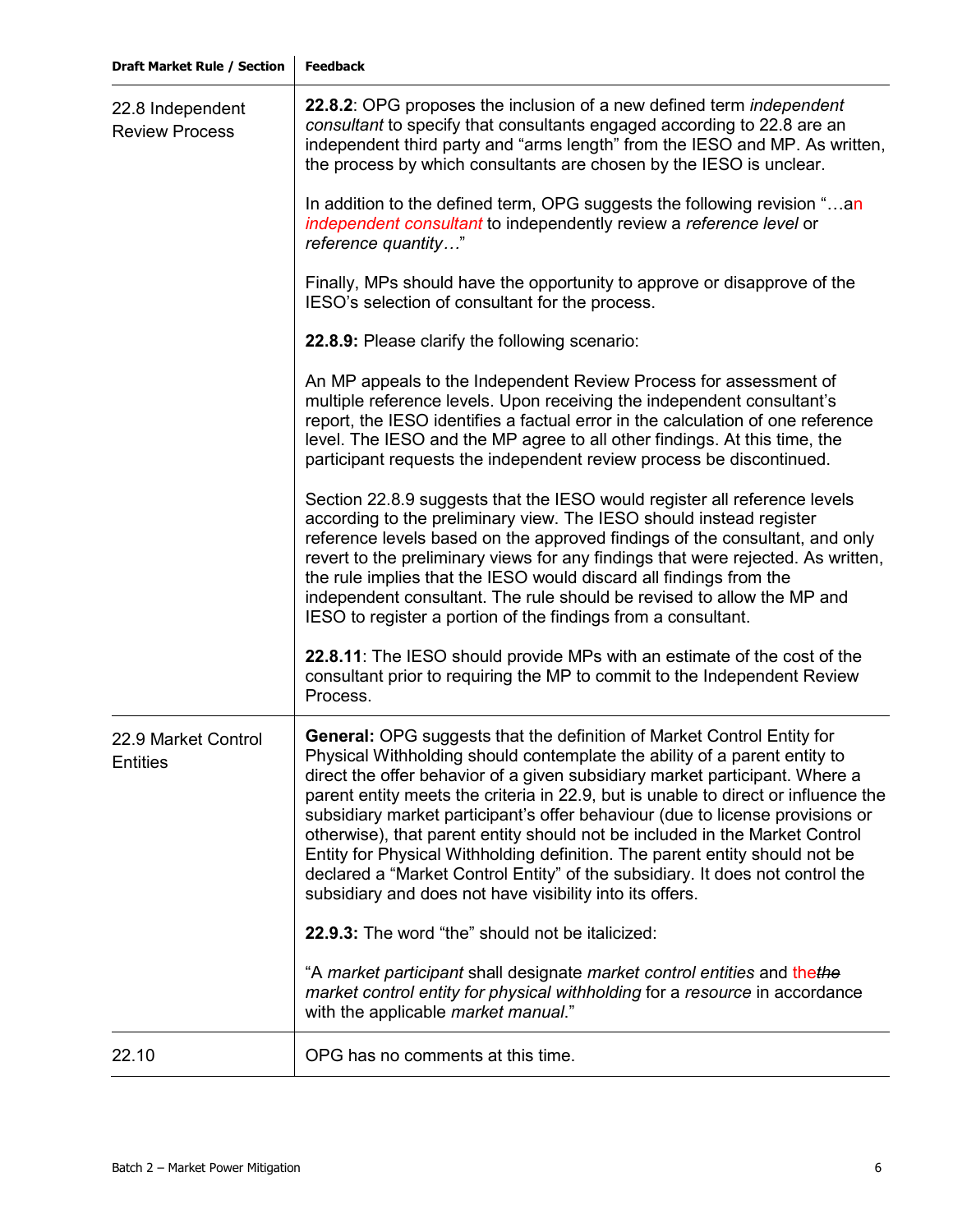| 22.11 Global Market<br><b>Power Reference</b><br>Intertie Zones | OPG has no comments at this time.                                                                                                                                                                                                                                                                                                                                                                                                                                               |
|-----------------------------------------------------------------|---------------------------------------------------------------------------------------------------------------------------------------------------------------------------------------------------------------------------------------------------------------------------------------------------------------------------------------------------------------------------------------------------------------------------------------------------------------------------------|
| 22.12 Uncompetitive<br>Intertie Zones                           | <b>22.12.3:</b> The section states that when an intertie is designated<br>uncompetitive, a change to an intertie's designation status takes effect no<br>earlier than two calendar days following publication, whereas 22.12.3 states<br>that a change of status regarding global market power reference intertie<br>zones will occur no earlier than five business days following publication.<br>Please explain the rationale for different timelines for these designations. |
| 22.13                                                           | <b>General:</b> OPG feels the IESO's wording of thresholds is indirect. As an<br>example, the phrase "greater than 100% above" might be more easily<br>understood if written as "more than double" or "greater than two times."<br>While this suggestion is editorial, OPG feels it would lead to a clearer<br>reading of the Market Rules overall.                                                                                                                             |
| 22 14                                                           | OPG has no comment at this time.                                                                                                                                                                                                                                                                                                                                                                                                                                                |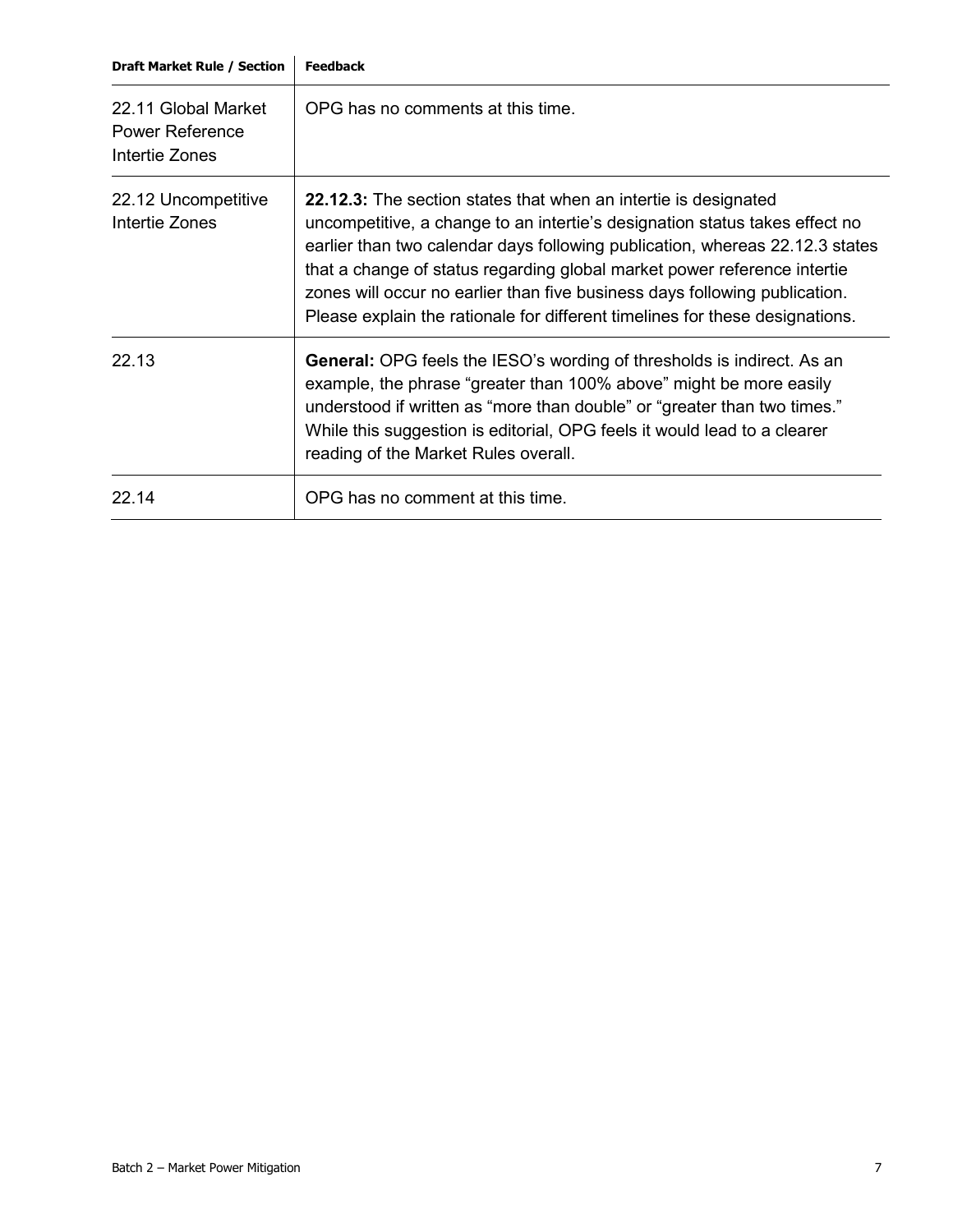22.15 Ex-Post Mitigation of Physical **Withholding** 

**General:** In general, test thresholds should be regularly assessed for appropriateness. As the IESO mentioned in past stakeholdering engagements, thresholds are based on a number of factors, including market conditions and surveys of the values chosen by other system operators. Subject to regular reporting and consultation with MPs, the Market Rules should be flexible enough to accommodate updated values without requiring an amendment. OPG suggests that the values in the draft rules be identified as defaults, with provisions to assess and adjust on a regular basis. As a specific example, natural gas prices can rise quickly, causing overall market prices to increase substantially. Such a rapid change should be accompanied by a change to the \$25/MWh "no-look" threshold to reflect market conditions.

**22.15.3.6**: This section references Appendix 7.1A and Appendix 7.2A. Drafts of these appendices have not been released by the IESO. The IESO should notify participants when the appendices become available and allow time to review in conjunction with 22.15.3.6.

**22.15.4:** The section contains a typo. The following correction should be made:

"The *IESO* may apply a conduct test for *physical withholding* to an *energy offer* of a *registered market participant* for a *resource* that meet**s** the requirements set out in…"

**22.15.4**: The subsections 22.15.4.1.1-2 and 22.15.4.2.1-2 contain the clause "…that *registered market participant* for **a** *resource…*" As written, it is unclear which resource the conduct tests is applied to. The energy offer should only fail the conduct test if the conditions in 22.15.4 are met by the same resource that also met one of the conditions in 22.15.3.3-6. OPG expects this is the IESO's intent. Clearer wording would be "…that *register market participant* for **the** resource…"

**22.15.4.1.2**: The condition in this section is met if the aggregate energy offers submitted by resources under the same *Market Control Entity for Physical Withholding* were 5 MW less than the aggregate reference quantity. OPG feels this threshold is impractical for entities with a large "aggregate reference quantity". For example, if the aggregate reference quantity for a Market Control Entity for Physical Withholding is 1000 MW, 5 MW represents a deviation of 0.5%. Given the fact that such an entity would likely be managing many different resources, it is highly likely that they would frequently trigger this condition. OPG suggests that the threshold be chosen similar to 22.15.4.2.2 (5% or 200 MW).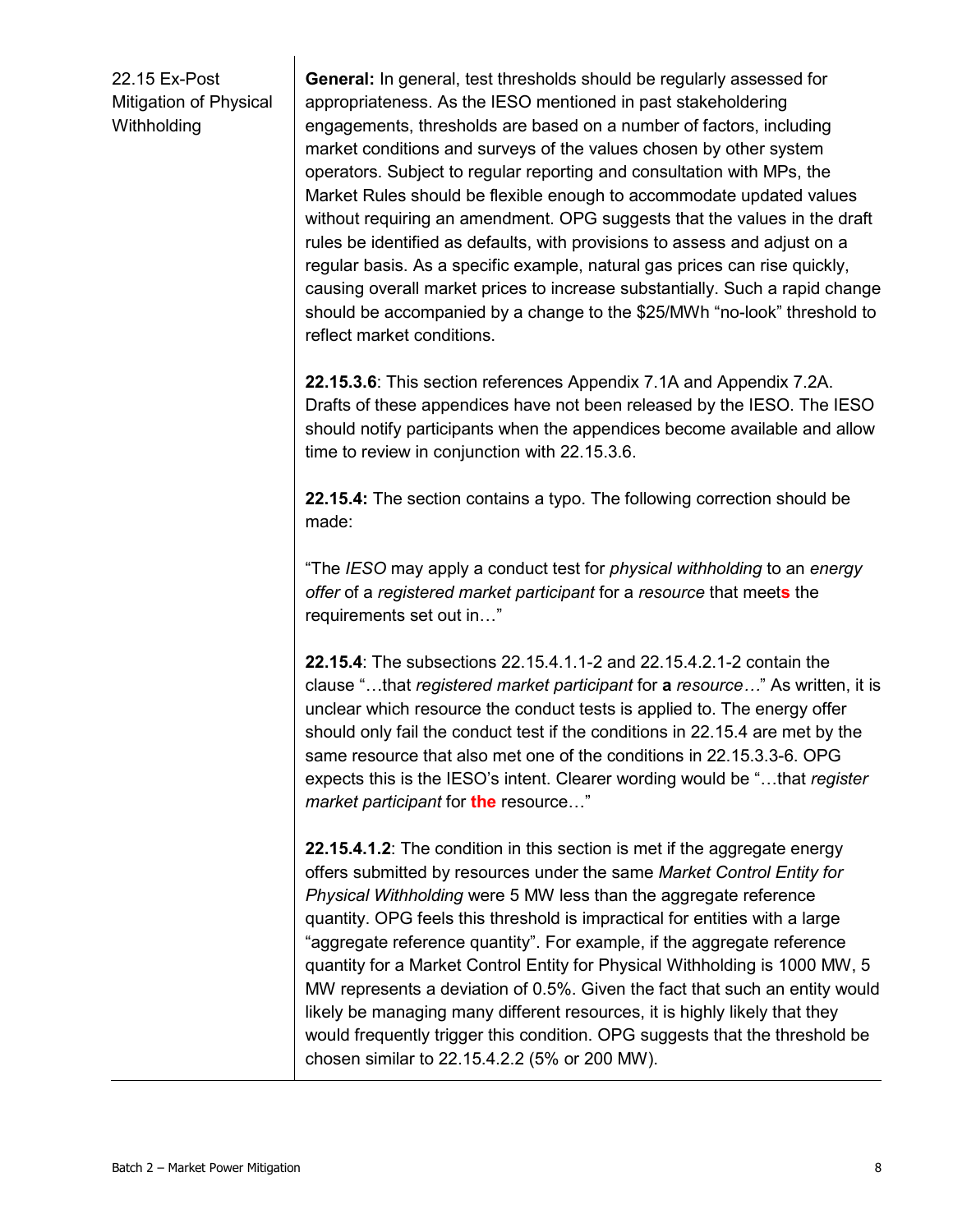**22.15.12:** At present, if a resource becomes unavailable to provide energy due to safety, environmental or applicable law (SEAL) constraints, it can submit a forced outage or de-rate slip to the market. Based on MM 14.2 section 9, this slip would reduce the energy reference quantity of the resource. In other instances, SEAL constraints may limit a resources ability to provide OR, but not affect its ability to respond to energy dispatches. OPG argues that such a scenario should reduce the OR reference quantity, otherwise participants risk mitigation for physical withholding. There is currently no means by which MPs can identify via an outage slip that OR is unavailable. In previous stakeholder engagements participants advised the IESO that some method of identifying unavailability of Operating Reserve would be necessary, and the IESO expressed openness to the use of "ancillary service out of service" (ASPOOS) slips. OPG suggests that this issue is still outstanding and should be addressed in the MM as well as this section 22.15.12.

**22.15.25:** Please clarify the actions available to the MP if the IESO issues a second notice of physical withholding pursuant to 22.15.25. MPs should have recourse to the Notice of Disagreement process if they disagree with the IESO's findings. Ideally, this right should be specified in section 22.15.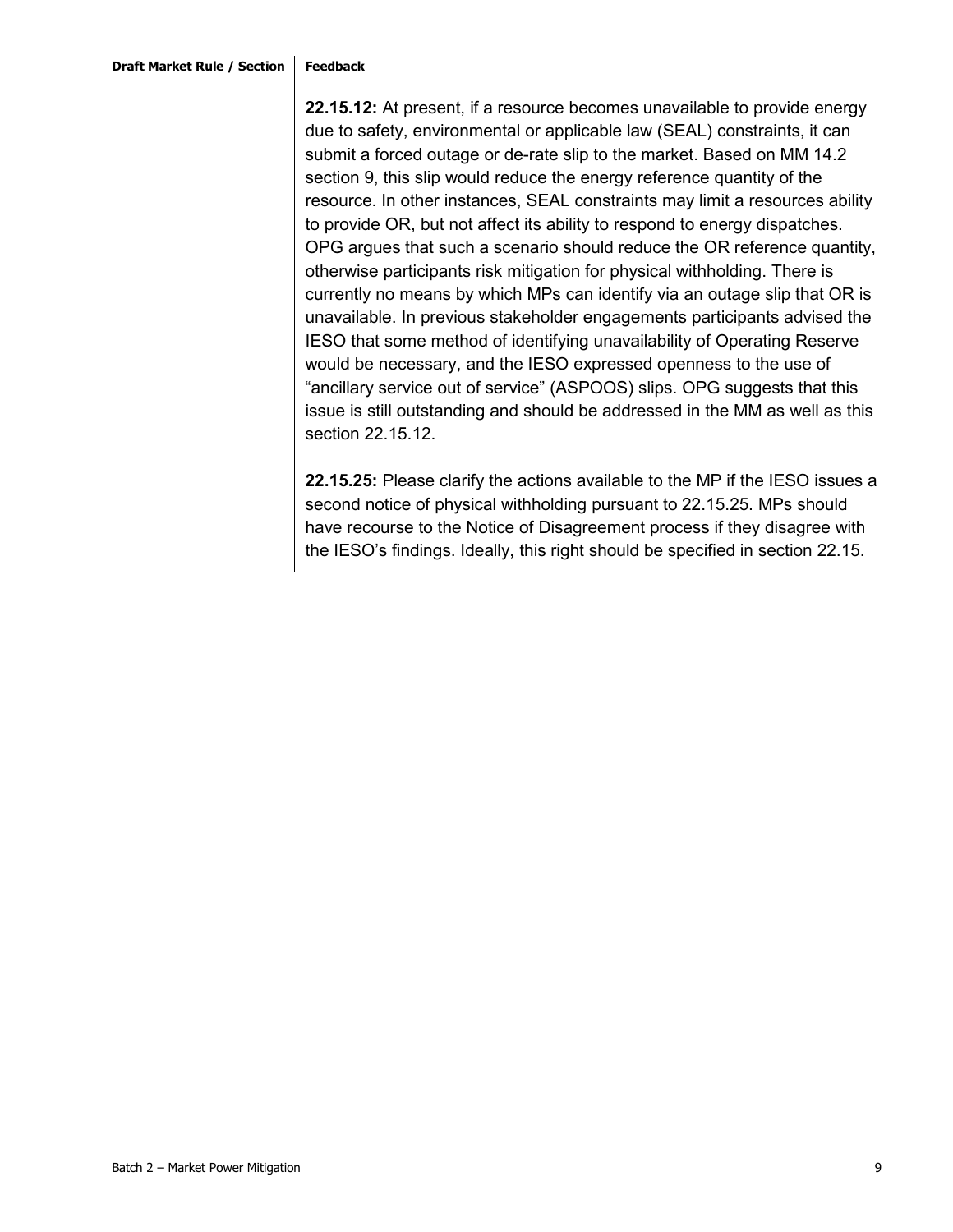22.16 Intertie Reference Levels **22.16.2:** The section states that two different sets of *intertie reference levels* are produced (one for business days and one for all other times). Please explain how the calculations will differ between the two sets of *intertie reference levels*. OPG also suggests that *intertie reference levels* should have an hourly granularity as market dynamics change over the course of a given day.

**22.16.4**: OPG interprets this section to state that if a market participant does not meet the conditions in 22.16.3, the *DAM energy offer intertie reference level* will be equal to the *intertie border price* for *energy* from the *DAM*. Since *intertie border prices* for *energy* from the *DAM* are not available until after the close of the DAM, participants will not be able to view their intertie reference levels at the time of offer submission. This may lead to more frequent failures of the conduct test, since participants will have no means to ensure their offers fall within the conduct test thresholds. Similar reasoning applies to sections 22.16.7, 22.16.10, 22.16.13, 22.16.16, and 22.16.19.

**22.16.5:** Please confirm which energy offers would be considered in the "unweighted average of the price contained in all *energy offers* submitted by that market participant". Section 3.10.1.1 of the Detailed Design for MPM states that the calculation would be based on offers submitted "recently". More specific timelines should be identified in the Market Rules. Similar reasoning applies to sections 22.16.8, 22.16.11, 22.16.14, 22.16.17, and 22.16.20.

**22.16.6**: Section 22.16.6.3 is mislabelled as "22.16.3.3".

**22.16.9:** the section refers to Energy Bids and states:

"When determining DAM energy bid intertie reference levels for a market participant for a boundary entity resource, the IESO shall consider all the dispatch hours in the 90 days prior to the dispatch day when: 22.16.9.1 the market participant had at least 1 MW in at least 1 dispatch hour scheduled at the boundary entity resource in the day-ahead schedule, excluding any dispatch hours where the IESO manually set the schedule for the market participant for that boundary entity resource; …and 22.16.9.3 the market participant's energy bid for the boundary entity resource was priced below or equal to the intertie border price." Outside of operations constrained on for reliability, it is impossible for an export bid to meet both of the criteria in 22.16.9.1 and 22.16.9.3. In order to be scheduled for "at least 1 MW", an export bid must be priced **above** the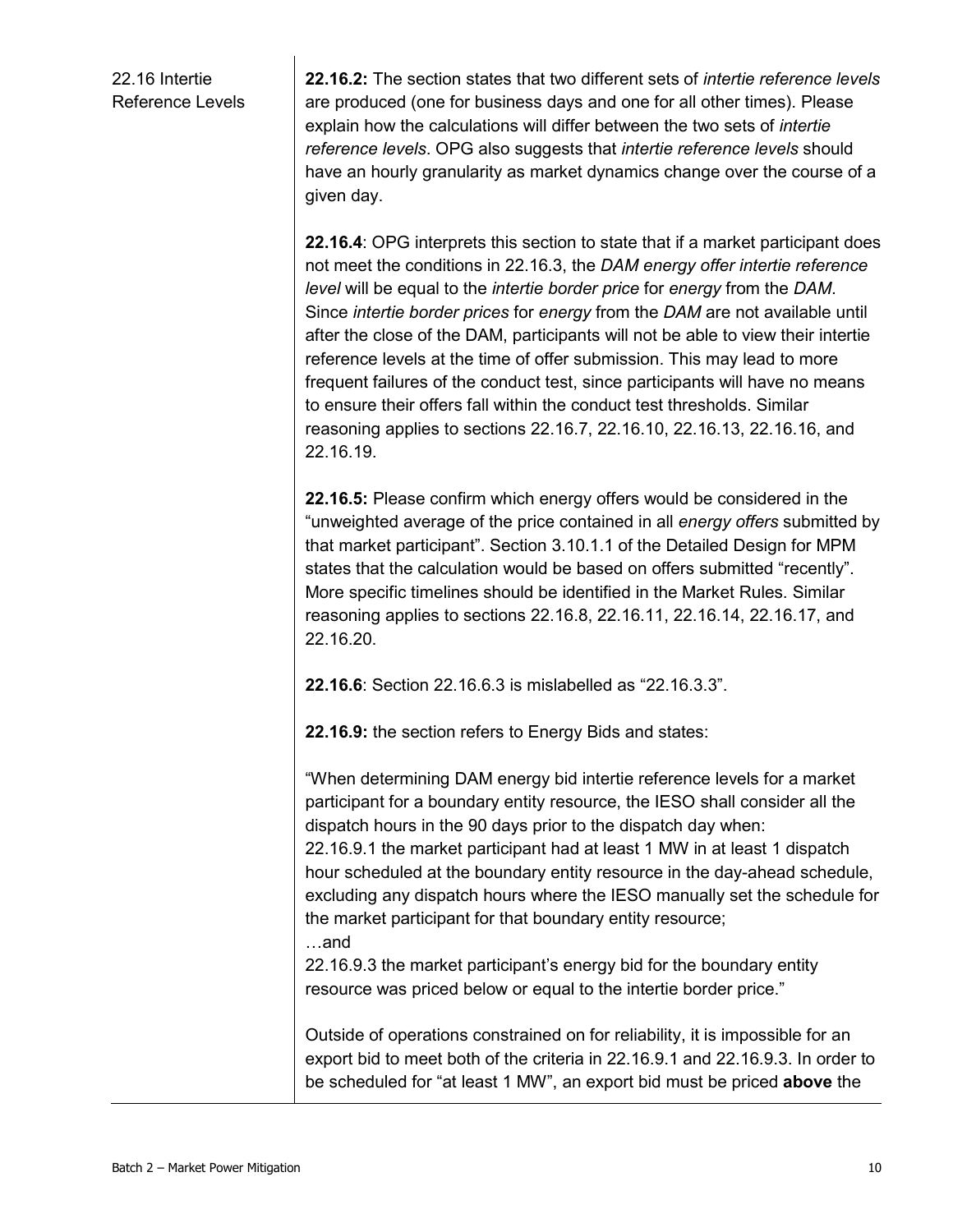|                                                                                    | intertie border price. OPG suggests removing section 22.16.9.3. Similarly,<br>section 22.16.12.3 should be removed.                                                                                                                                                                                                                                                                                                                          |
|------------------------------------------------------------------------------------|----------------------------------------------------------------------------------------------------------------------------------------------------------------------------------------------------------------------------------------------------------------------------------------------------------------------------------------------------------------------------------------------------------------------------------------------|
| 22.17 Intertie Economic<br>Withholding on an<br>Uncompetitive Intertie             | 22.17.6: The defined term "intertie zone" should be italicized as follows:                                                                                                                                                                                                                                                                                                                                                                   |
|                                                                                    | The IESO may apply an impact test for <i>intertie economic withholding</i> in an<br>uncompetitive <i>intertie zone</i> to any boundary entity resource that fails the<br>conduct test applied pursuant to section 22.17.3."                                                                                                                                                                                                                  |
|                                                                                    | 22.17.7: The conditions for the DAM and real-time market in this section are<br>different. For consistency, OPG proposes the following change:                                                                                                                                                                                                                                                                                               |
|                                                                                    | An energy offer or energy bid submitted by a registered market participant<br>for a boundary entity resource shall fail the impact test if the boundary entity<br>resource's simulated as-offered energy LMP is the lesser of 100% or<br>\$50/MWh above the simulated intertie reference level energy LMP in the<br>DAM or the lesser of 100% or \$50/MW above the simulated intertie<br>reference level energy LMP in the real-time market. |
|                                                                                    | 22.17.6-22.17.8: The section does not outline the IESO's course of action<br>should a participant fail the impact test. If the IESO intends to levy a<br>settlement charge against the participant, OPG suggests the following<br>language, similar to what appears in 22.17.15:                                                                                                                                                             |
|                                                                                    | "If a boundary entity resource fails the impact test applied pursuant section<br>22.17.6, the IESO may apply a settlement charge for each instance of<br>intertie economic withholding in accordance with the applicable market<br>manual."                                                                                                                                                                                                  |
| 22.18 Mitigation for<br>Make-Whole Payment<br>Impact on<br>Uncompetitive Interties | OPG has no comments at this time.                                                                                                                                                                                                                                                                                                                                                                                                            |
| 22.19                                                                              | OPG has no comments at this time.                                                                                                                                                                                                                                                                                                                                                                                                            |
| Appendix 7.6                                                                       | OPG has no comments at this time.                                                                                                                                                                                                                                                                                                                                                                                                            |

# Chapter 11 Definitions Changes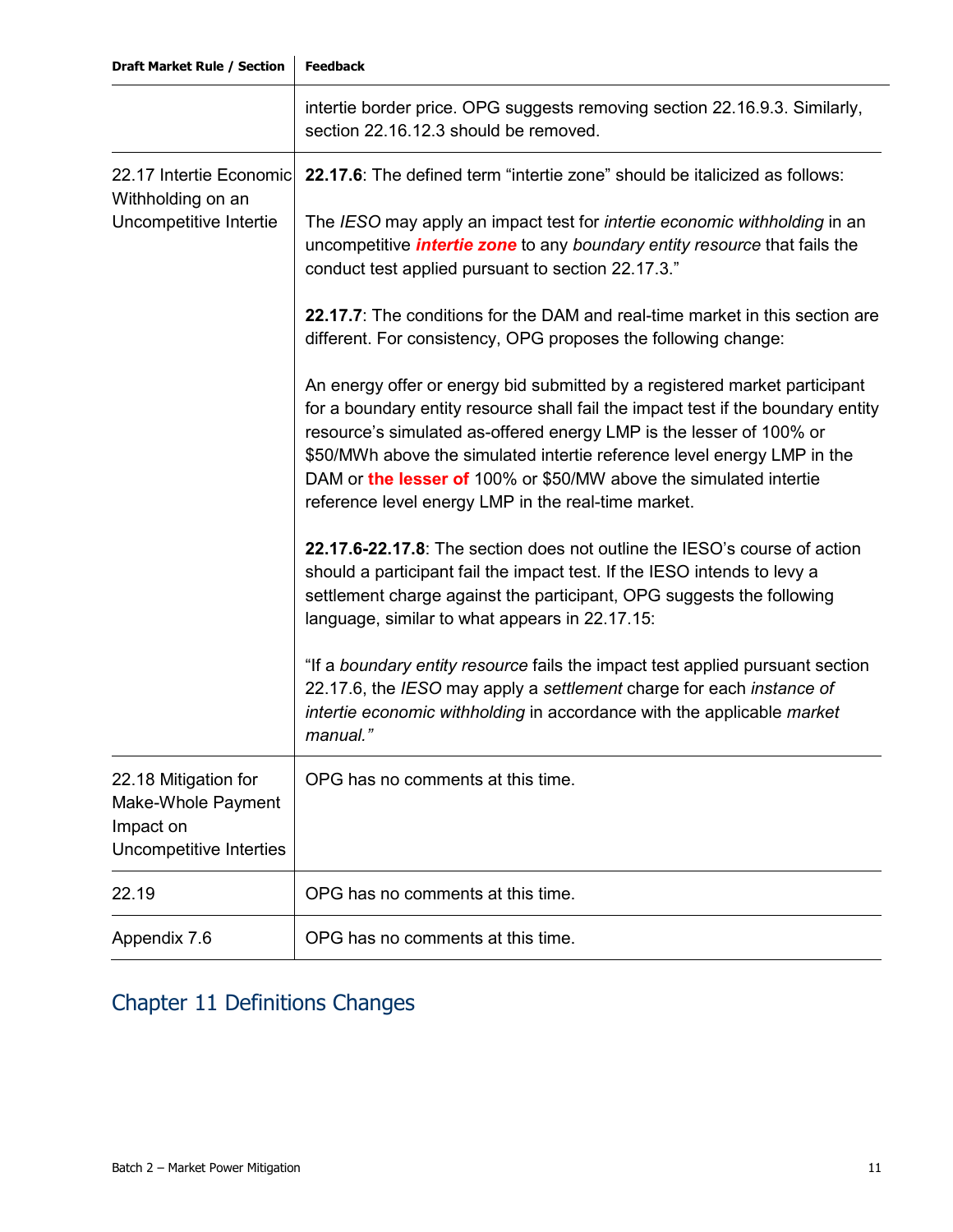| Global market power<br>reference intertie zone                                                                                                         | OPG suggests that a more direct definition of global market power<br>reference intertie zone should be included in Chapter 11. The current<br>definition is implicit, relying on careful reading of Chapter 7 Section 22.11<br>and applicable market manuals. These sections make use of the defined<br>terms in their exposition, leading to an unclear reading.                                                                             |
|--------------------------------------------------------------------------------------------------------------------------------------------------------|-----------------------------------------------------------------------------------------------------------------------------------------------------------------------------------------------------------------------------------------------------------------------------------------------------------------------------------------------------------------------------------------------------------------------------------------------|
| <b>Market Control Entity</b><br><b>Market Control Entity for</b><br><b>Physical Withholding</b>                                                        | OPG's comment on these terms is similar to its comment on global market<br>power reference intertie zone. The current definitions are implicit, relying on<br>careful reading of Chapter 7 Section 22.9. However, this section makes use<br>of the defined terms in its exposition.                                                                                                                                                           |
| Reference level &<br>Reference quantity                                                                                                                | Both reference level and reference quantity are defined as an "IESO-<br>determined formula" Throughout the Market Rules (e.g., Ch.7 22.1) the<br>IESO references "registration" of reference levels and reference quantities.<br>OPG is unfamiliar with the concept of registering a formula, as market data<br>today is registered as individual values.                                                                                     |
|                                                                                                                                                        | Please explain the method by which these formulas will be stored and<br>presented to MPs. Would the inputs to the formula be registered<br>separately? As an example, the reference quantities for hydroelectric<br>resources are composed of multiple "minimum head-based capability"<br>values for each generating unit in the resource. Would the individual<br>minimum head-based capabilities be registered and visible to participants? |
| simulated as-offered<br>energy locational<br>marginal price (LMP)<br>&<br>simulated reference<br>quantity energy<br>locational marginal price<br>(LMP) | These two terms have exactly the same definition:<br>"means the energy locational marginal price produced by simulating the<br>day-ahead market or real-time market, as applicable"                                                                                                                                                                                                                                                           |
|                                                                                                                                                        | OPG suggests refining the definitions based on the purpose of each term.                                                                                                                                                                                                                                                                                                                                                                      |

# MM 14.1 Market Power Mitigation Procedures

| <b>Section</b> | <b>Feedback</b>                   |
|----------------|-----------------------------------|
|                | OPG has no comments at this time. |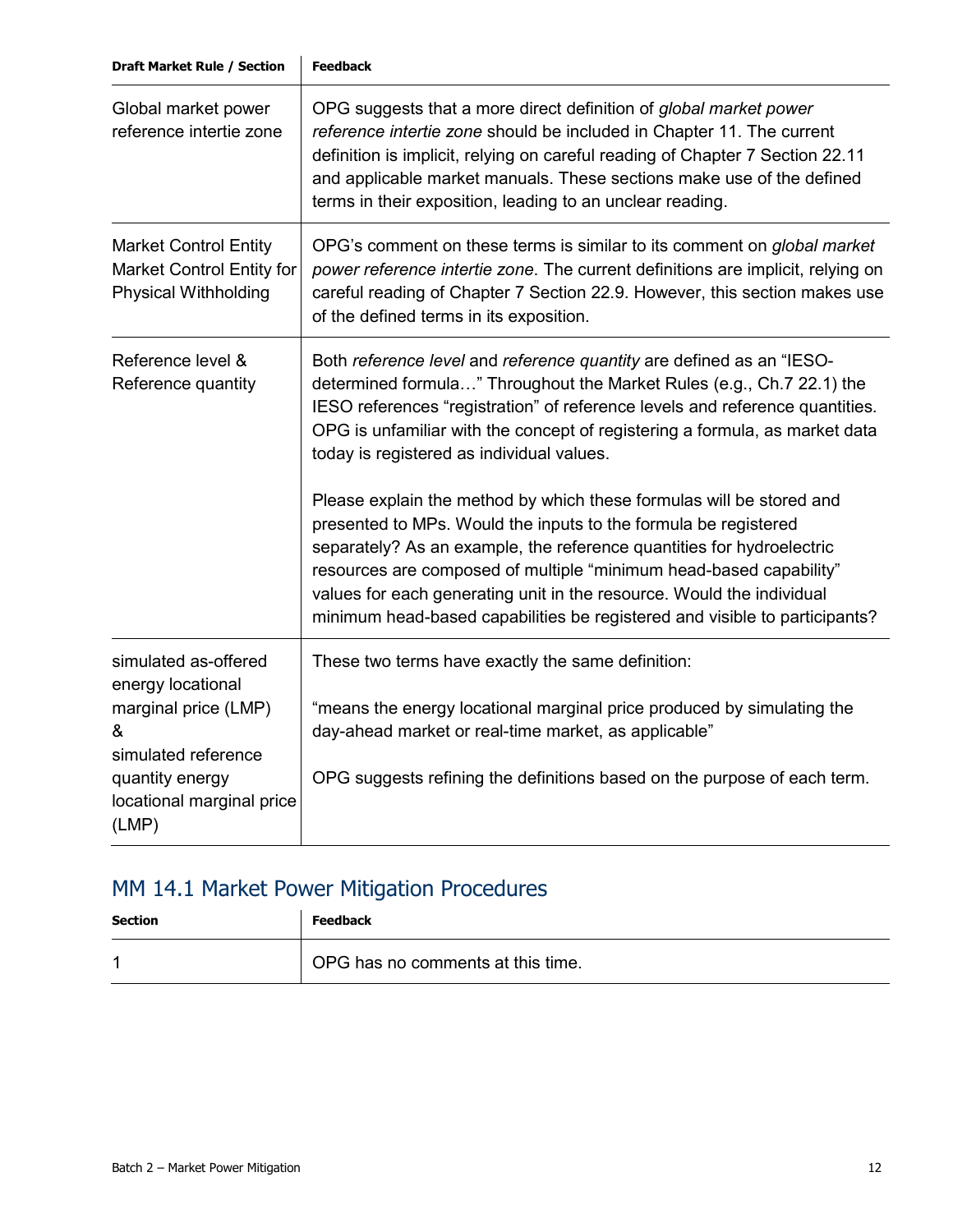| <b>Section</b> | <b>Feedback</b>                                                                                                                                                                                                                                                                                                                                                                                                                 |
|----------------|---------------------------------------------------------------------------------------------------------------------------------------------------------------------------------------------------------------------------------------------------------------------------------------------------------------------------------------------------------------------------------------------------------------------------------|
| 2              | Section 2.2.1 explains the designation of "import constrained" for the real-<br>time market, but not for the DAM:                                                                                                                                                                                                                                                                                                               |
|                | "For the real-time market, if the potential constrained area was import<br>constrained for one interval within an hour, the entire hour will be<br>considered to have been import constrained."                                                                                                                                                                                                                                 |
|                | Please explain how a potential constrained area is considered import<br>constrained in the DAM.                                                                                                                                                                                                                                                                                                                                 |
| 3              | OPG has no comments at this time.                                                                                                                                                                                                                                                                                                                                                                                               |
| 4              | 4.1: The section states:                                                                                                                                                                                                                                                                                                                                                                                                        |
|                | "The IESO may modify and evaluate the designation of global market power<br>reference intertie zones when:                                                                                                                                                                                                                                                                                                                      |
|                | there is a material change in the amount of electricity trade that an existing<br>intertie zone can accommodate"                                                                                                                                                                                                                                                                                                                |
|                | Please explain the criteria the IESO will use to define a "material change in<br>the amount of trade an intertie zone can accommodate". With what<br>frequency does the IESO expect a given intertie zone will experience<br>"material changes"? Intertie flow limits can change substantially on an<br>hourly basis. No matter the basis of the decision, OPG suggests the IESO<br>should use language that is more objective. |
|                | 4.2: OPG suggests that in addition to the information listed, the IESO should<br>also publish a short description of the criteria used each time an intertie<br>zone's designation changes. OPG suggests emulating the publication<br>requirements listed for uncompetitive interties in section 3.2. This would<br>help promote transparency in the market.                                                                    |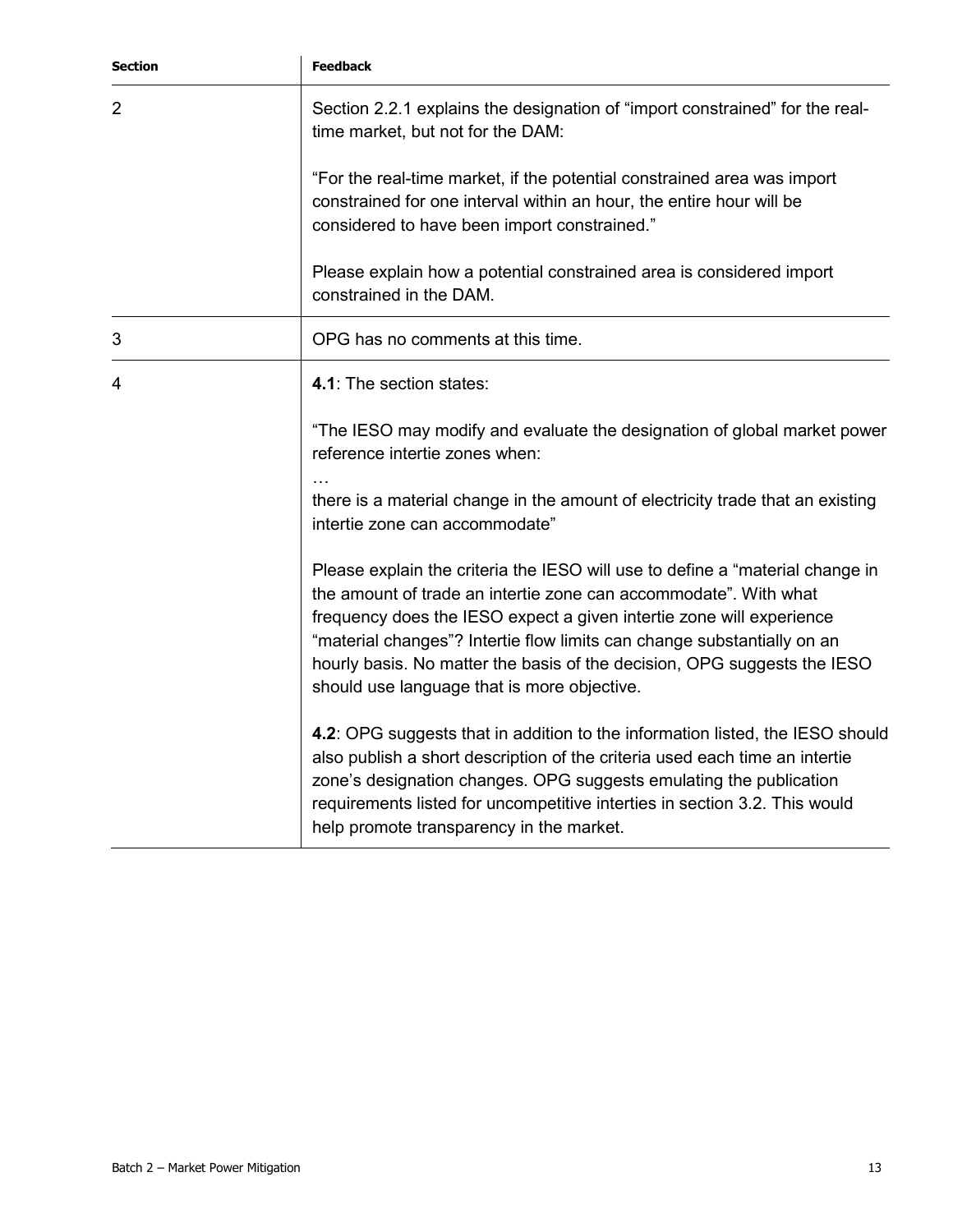5 **5.1:** OPG feels that the timelines as set out will not drive efficient compliance.

> First, the delay of up to 180 days between failure of the impact test and first notice to the MP does not give participants reasonable time to investigate and revise any behaviour that may have triggered the test. The IESO should inform participants of a potential physical withholding investigation shortly after the impact test is failed (e.g., within a week or month).

> Ultimately, persistence multipliers should not apply to failures that occur within the IESO's timelines to provide the first notice of physical withholding (i.e., if notices are provided within 180 days, failures within the same 180 days should not trigger a persistence multiplier. If the notice is within one month, failures within the same month should not trigger a persistence multiplier). Participants must have knowledge of the failure in order to correct the behavior. Without this, participants may quickly reach the maximum persistence multiplier of three, prior to ever learning that they had failed the impact test.

OPG suggests that a reasonable approach would be for the IESO to issue notices of physical withholding on a monthly basis to align with other settlements reporting timelines.

**Figure 5-1:** Market Rules Ch. 7 s.22.15.22 states:

"If the conduct test and impact test repeated pursuant to section 22.15.21 are not failed when the alternative reference quantity value is used, the IESO shall discontinue the assessment and notify the market participant within 90 days of receiving the supporting documentation."

This potential outcome should be highlighted in Figure 5-1. Currently, the only outcome shown is "IESO to send second notice".

**5.4**: Please describe the process by which the IESO will inform MPs of a failure of the conduct or impact test. Assuming the IESO's reporting provides information to the MP about which offer data violated the tests, how would the IESO present this data?

OPG recommends that in the case that the Market Control Entity for physical withholding is not the same as the MP, the IESO should report this information to both the MP and the Market Control Entity. However, the manner and content of the reporting must respect any existing license provisions that shield sensitive market data between the MP and its Market Control Entity for physical withholding.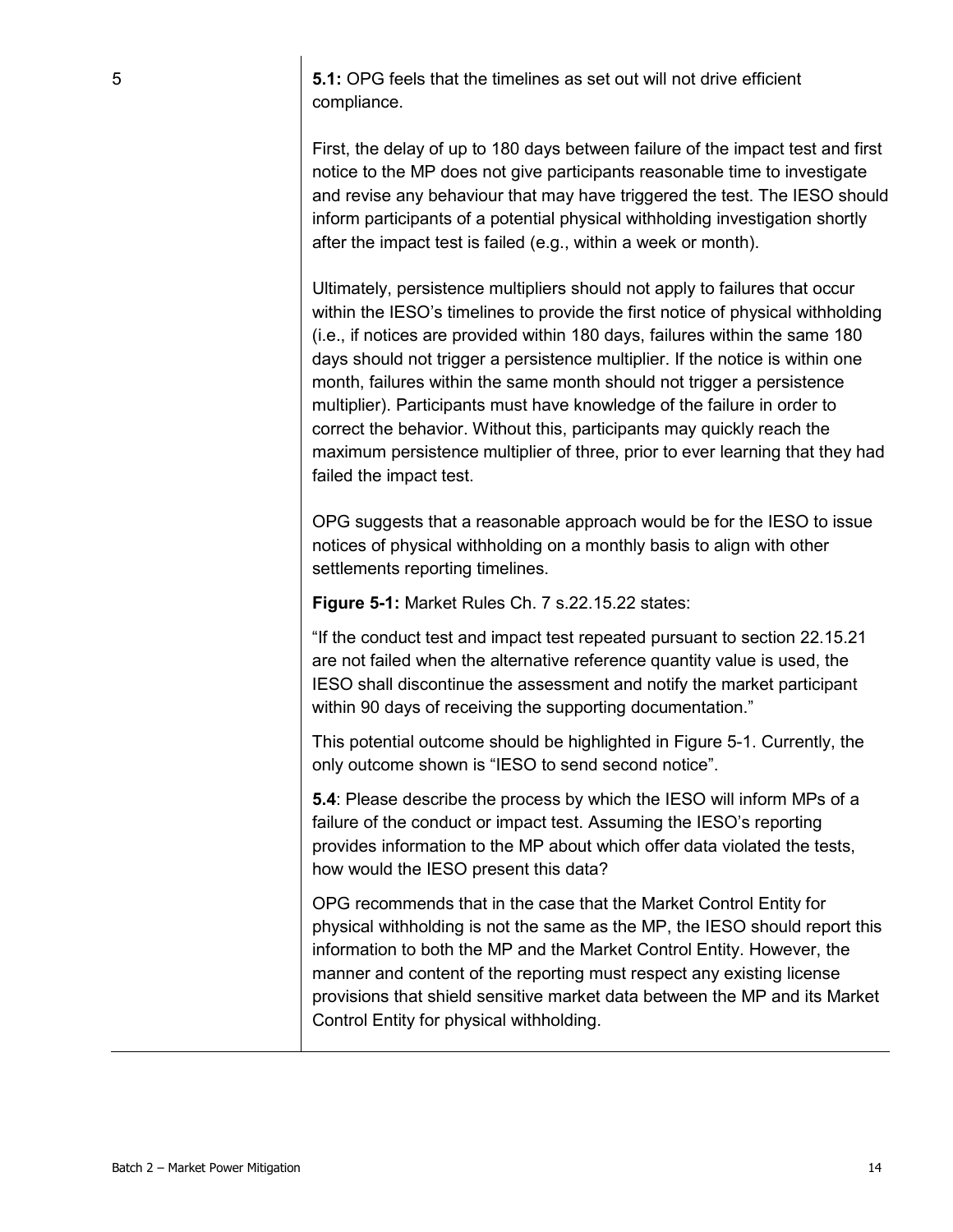| <b>Section</b> | <b>Feedback</b>                                                                                                                                                                                                                                                                                                                                                                                                                                                                                                |
|----------------|----------------------------------------------------------------------------------------------------------------------------------------------------------------------------------------------------------------------------------------------------------------------------------------------------------------------------------------------------------------------------------------------------------------------------------------------------------------------------------------------------------------|
|                | This is a complex topic that requires further discussion between OPG and<br>the IESO to understand the current and potentially future market power<br>mechanisms in place.                                                                                                                                                                                                                                                                                                                                     |
|                | <b>5.7.1 &amp; 5.7.2:</b> The equations in these sections refer to a term "MWhs"<br>Failed." Please define this term, or specify how it is calculated.                                                                                                                                                                                                                                                                                                                                                         |
|                | 5.7.3: Please clarify how persistence multipliers are updated following an<br>MPs successful appeal to the Notice of Disagreement process regarding a<br>second notice of physical withholding. OPG suggests that any accumulated<br>persistence multiplier attributable to a second notice of physical withholding<br>that was overturned through the Notice of Disagreement process should be<br>discounted. Please also clarify the process and timelines whereby a<br>persistence multiplier returns to 1. |
| 6              | OPG has no comments at this time                                                                                                                                                                                                                                                                                                                                                                                                                                                                               |

# MM 14.2 Reference Levels and Reference Quantities Procedures

| Section | <b>Feedback</b>                                                                                                                                                                                                                                                                                                                                                                                                     |
|---------|---------------------------------------------------------------------------------------------------------------------------------------------------------------------------------------------------------------------------------------------------------------------------------------------------------------------------------------------------------------------------------------------------------------------|
|         | OPG has no comments at this time.                                                                                                                                                                                                                                                                                                                                                                                   |
| 2       | <b>2.1</b> : The section identifies correctly that inputs for a resource may vary with<br>season. OPG notes that seasonality for a given resource can be much more<br>granular than the summer/winter regime stated in the manual. OPG<br>suggests that where a participant can document more granular seasonal<br>reference level inputs, those inputs should be accepted and used to<br>produce reference levels. |
| 4       | OPG has no comments at this time.                                                                                                                                                                                                                                                                                                                                                                                   |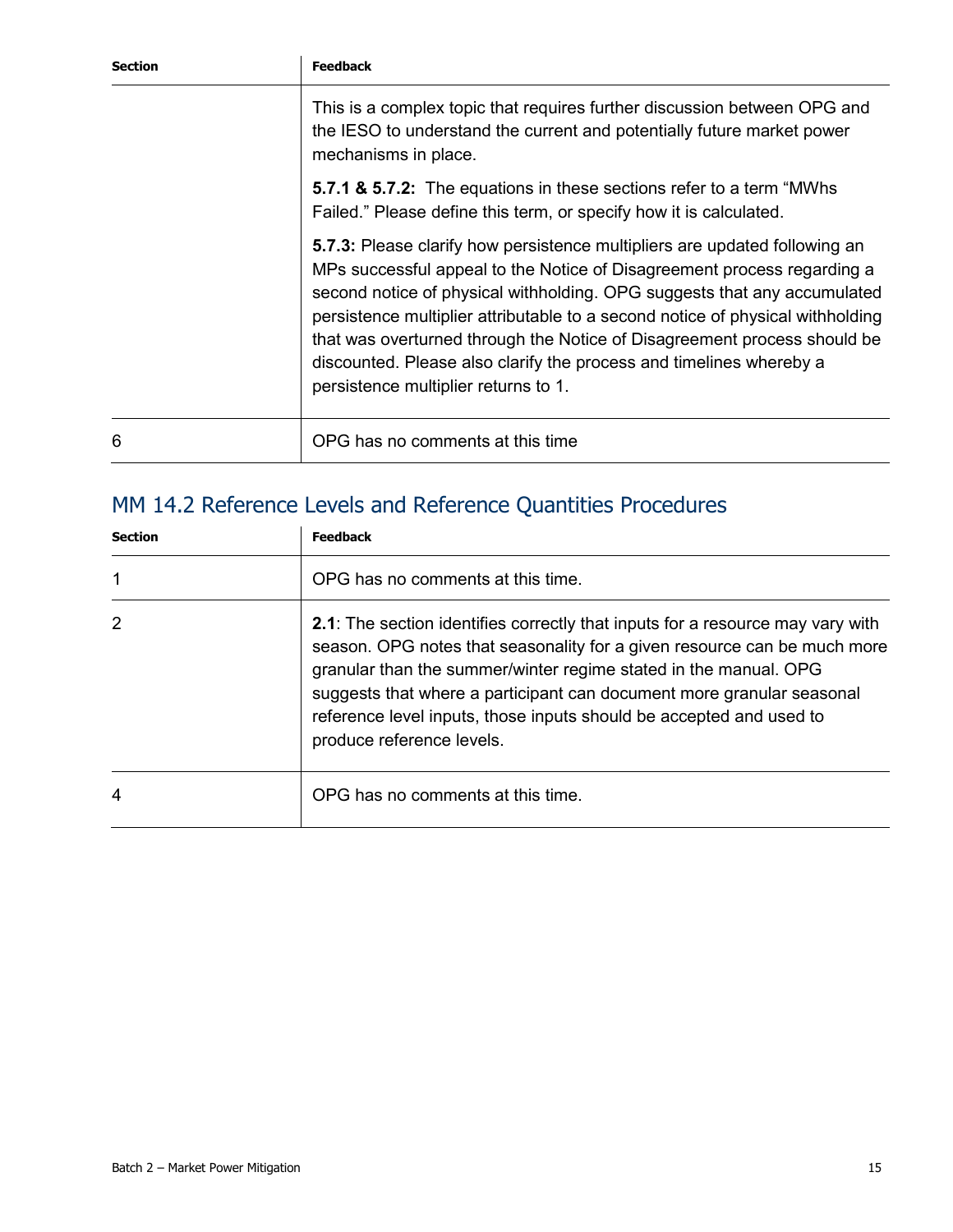5 In general, the process to request use of a higher cost fuel does not address the reality of resources for whom the higher cost fuel is the primary fuel. For these resources, the less expensive fuel may be unavailable by default, and only available under certain circumstances. As written, the MP responsible for the resource would have to submit documentation daily indicating that the lower cost fuel is unavailable. Such a process would be burdensome for not only the MP, but also the IESO. An alternative solution that considers the practical differences between primary and secondary fuels must be codified in the rules and manuals. OPG looks forward to working with the IESO to develop a functional solution to this problem.

> **Figure 5-2:** The proposed "real-time market reference level change request window" does not align with the timelines described in Ch. 7 Section 22.5.7.2, and will cause additional administrative burden for MPs and the IESO. Ch.7 s.22.5.7.2 states that requests to use either a different fuel cost or the higher cost fuel must be submitted:

"…for the *real-time market*, no later than 130 minutes before the first *dispatch hour* in the request."

Importantly, this requirement does not specify a "request window" as is highlighted in Figure 5-2, but rather a single deadline. Figure 5-2 implies that participants cannot make requests before the opening of the "request window" and therefore must make individual requests (each of which must be received and assessed by the IESO) for each hour that the higher fuel cost component is required. Such an approach is impractical for resources' whose fuel availability does not change hourly. Participants should be able to identify in advance the periods where the lower cost fuel is unavailable, as implied by Ch.7 s.22.5.7.2. Such documentation should be accepted for both DAM and real-time market reference levels as far in advance as the market participant can justify.

**5.1**: Similar to OPG's comment on Ch.7 s.22.5.11, participants should have five business days to produce the requested documentation. MM 14.2 s.5.5 allows the IESO five business days to review submitted supporting documentation. The more generous timeline afforded to the IESO should be provided to MPs.

#### MM 1.3 Identity Management Operations Guide

| <b>Section</b> | <b>Feedback</b>                  |
|----------------|----------------------------------|
|                | OPG has no comments at this time |